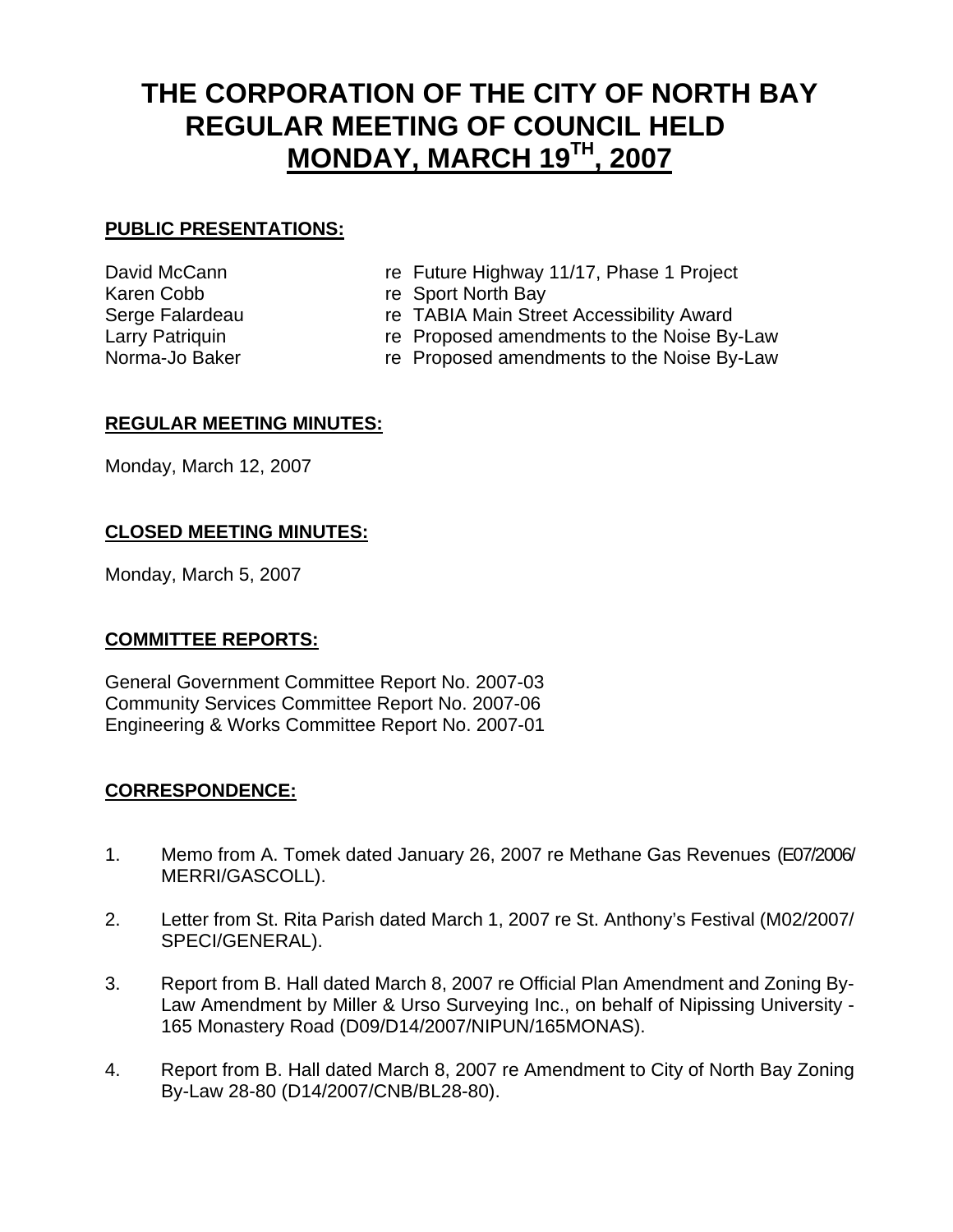- 5. Report from M.B. Burke dated March 7, 2007 re Heritage Gardeners (L06/2007/ INS/GENERAL).
- 6. Report from D.G. Linkie dated March 9, 2007 re Public display of local art with City Hall (A21/2007/CNB/ART).
- 7. Report from J.J. Celentano dated March 9, 2007 re Proposed Submission to AMO Rural-Northern Discussion Paper (D00/2007/GENER/GENERAL).
- 8. Accounts for February 2007 (F14/2007/EOIR/GENERAL).
- 9. Report from A. Korell dated March 6, 2007 re 2007 Capital Budget Vehicle & equipment purchases for Public Works (F05/2007/PUBWO/PR52).
- 10. Report from A. Korell dated March 12, 2007 re 2007 Capital Budget Project Culvert Replacement Program (F05/2007/PUBWO/PR49).
- 11. Report from A. Korell dated March 6, 2007 re 2007 Capital Budget Project Sanitary Sewer & Water vehicle & equipment purchases (F05/2007/PUBWO/PRW37).
- 12. Report from A. Korell dated March 12, 2007 re 2007 Ongoing Capital Allocations Waste Water Treatment Plant & Lift Station Maintenance Program (F05/2007/PUBWO/PRW41).
- 13. Report from A. Korell dated March 12, 2007 re Watermain Looping Project (F05/2007/PUBWO/PRW44).
- 14. Report from A. Korell dated March 12, 2007 re 2007 Capital Budget Project Sewer & Water reconstruction (F05/2007/PUBWO/PRW39).
- 15. Report from A. Lang dated March 12, 2007 re 2007 North Bay Police Service Capital Budget Allocation (F05/2007/CAPBU/NBPS).
- 16. Report from A. Lang dated March 12, 2007 re 2007 Capitol Centre Capital Budget Allocation (F05/2007/CAPBU/CAPITOL).
- 17. Report from A. Lang dated March 12, 2007 re 2007 North Bay Public Library Capital Budget Allocation (F05/2007/CAPBU/NBPL).
- 18. Report from A. Korell dated March 14, 2007 re 2007 Capital Budget Project Hydrant Rehabilitation Program (F05/2007/PUBWO/PRW38).
- 19. Report from A. Korell dated March 14, 2007 re 2007 Capital Budget Project Asphalt Resurfacing Program - Sheeting (F05/2007/PUBWO/PR48).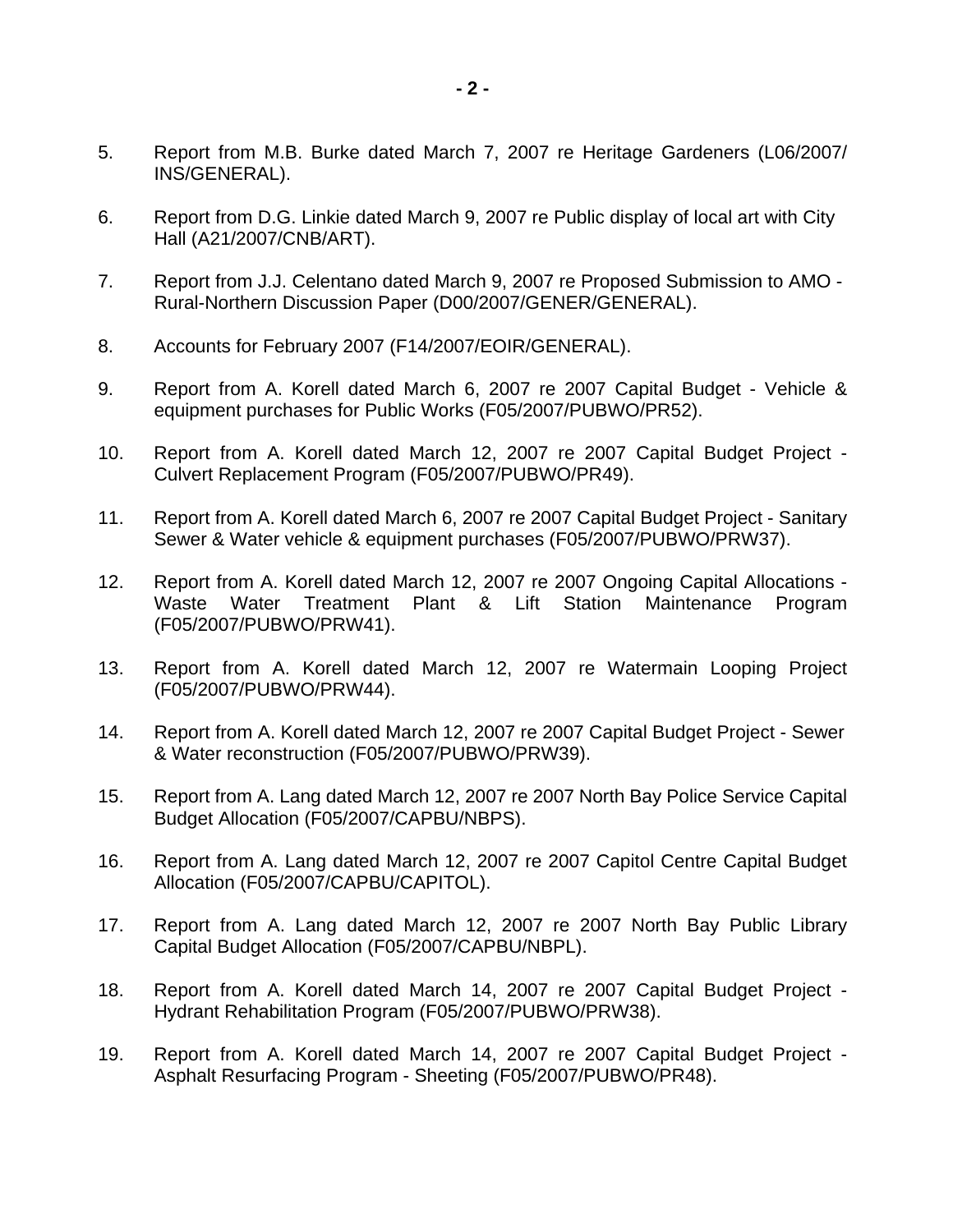- 20. Report from A. Korell dated March 14, 2007 re Sewer Treatment Plant Automation Project (F05/2007/PUBWO/PRW40).
- 21. Letter from Youth Evangelizing Others dated February 20, 2007 and report from A. Korell dated March 13, 2007 re Temporary road closure (T09/2007/ STRET/GENERAL).
- 22. Report from B.A. Rogers dated March 13, 2007 re Audit Planning (F10/2007/ GENER/GENERAL).
- 23. Letter from Hydro One Networks dated January 30, 2007 and report from J.C. Simmonds dated March 9, 2007 re Pesticide By-Law exemption (C00/2007/BYLAW/PESTICID).
- 24. Report from A. Korell dated March 14, 2007 re 2007 Capital Budget Project Works Centre - various building rehabilitations and transit lift (F05/2007/PUBWO/PR53).
- 25. Report from A. Korell dated March 14, 2007 re 2007 Capital Budget Project Bridge Rehabilitation Project (F05/2007/PUBWO/PR56).
- 26. Report from D. Cormier dated March 13, 2007 re 2007 Heritage Festival Management Committee appointment (M02/2007/HERIT/GENERAL).
- 27. Report D. Cormier dated March 13, 2007 re 2007 Heritage Festival event requests (M02/2007/HERIT/GENERAL).
- 28. Report from J.D. Knox dated March 14, 2007 re Sport Field Algonquin Secondary School (L04/2007/ESCA/SPORTFIE).
- 29. Report from G. Elliott dated March 14, 2007 re Community Safety Zones (T08/2003/ 4WAY/GENERAL) (T08/2007/TRAF/GENERAL) (C00/2007/BYLAW/TRAFFIC).
- 30. Report from S. Kitlar dated March 13, 2007 re Municipal Fair Plan Policy and Code of Conduct (A09/2007/CNB/FAIRPLAY).
- 31. Report from D. Cormier dated March 14, 2007 re Pedestrian and Vehicle Access Agreement with Ottawa Valley Railway (M02/2007/HERIT/GENERAL).
- 32. Letter from North Bay Cycling Club dated January 26, 2007 and report from S. Kitlar dated March 14, 2007 re North Bay Cycling Club Duathlon (M02/2007/ SPECI/GENERAL).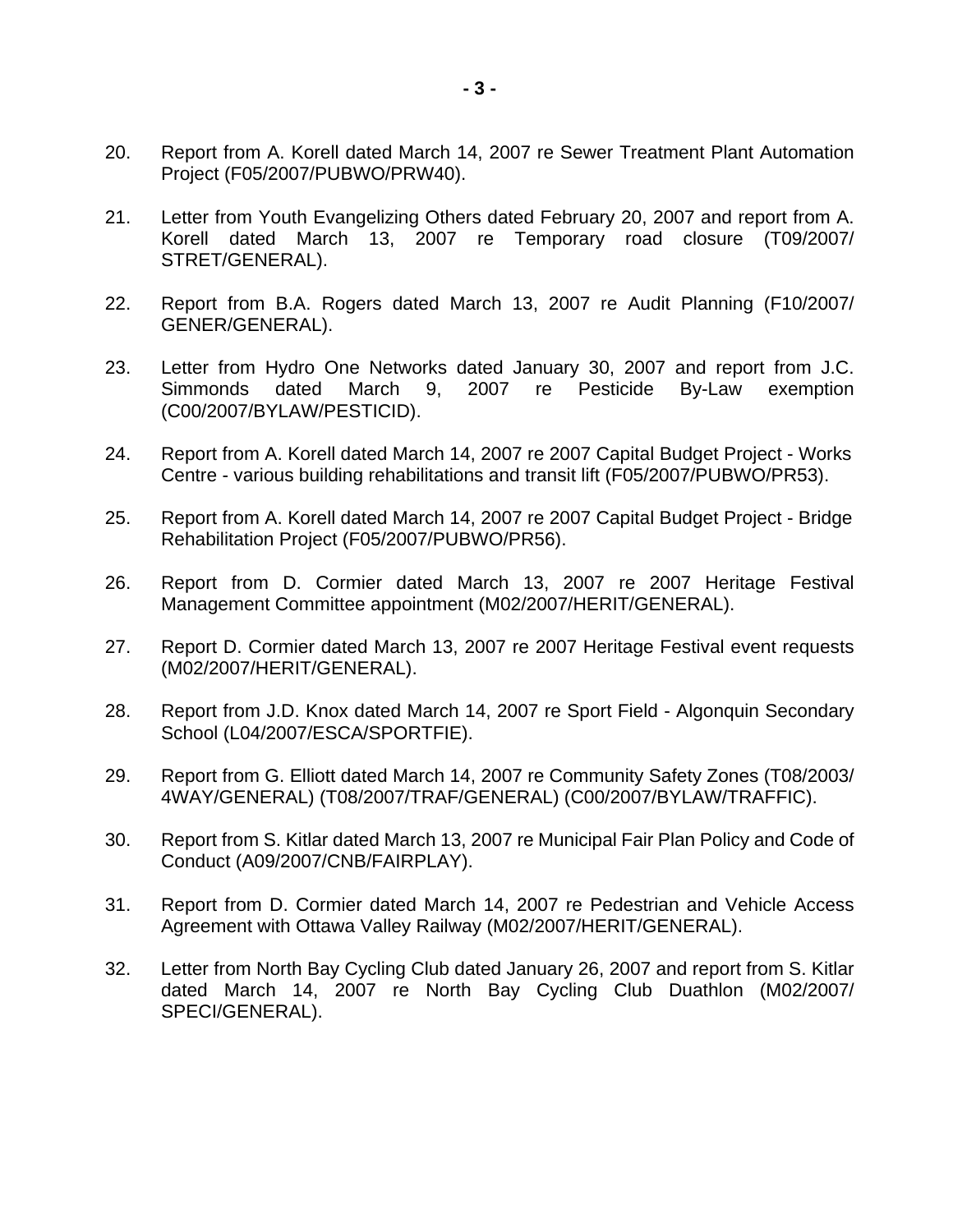# **BY-LAWS FOR CONSIDERATION:**

# **General Government - First, Second and Third readings:**

By-Law No. 2007-42 to amend By-Law No. 2004-191 being a by-law for licensing, regulating and governing business in the City of North Bay.

By-Law No. 2007-43 to authorize the Fire Facilities Maintenance Program.

By-Law No. 2007-44 to authorize the PSAB Fixed Asset Reporting Program.

By-Law No. 2007-45 to authorize the Sportfield Facilities Development Program.

By-Law No. 2007-46 to authorize the Pete Palangio and West Ferris Arenas Improvement Program.

By-Law No. 2007-48 to deem Lot 4, Registrar's Compiled Plan No. 2 as not being subject to Part Lot Control pursuant to Section 50(7) of the *Planning Act.* 

By-Law No. 2007-49 to authorize the sale of lands to Marlene Thacker (between Cartier Street and Nancy Drive).

# **Community Services - First and Second readings:**

By-Law No. 2007-39 to rezone certain lands on Clarence Street (Dooley & Lucie Ricci - 892/898 Clarence Street).

# **Community Services - First, Second and Third readings:**

By-Law No. 2007-40 to designate a Site Plan Control Area on certain lands on Clarence Street (Dooley & Lucie Ricci - 892/898 Clarence Street).

# **MOTIONS:**

**IN-CAMERA CORRESPONDENCE:**

**MOTION FOR RECONSIDERATION:**

**QUESTIONS & ENQUIRIES:**

**GIVING NOTICE:**

**ADJOURNMENT:**